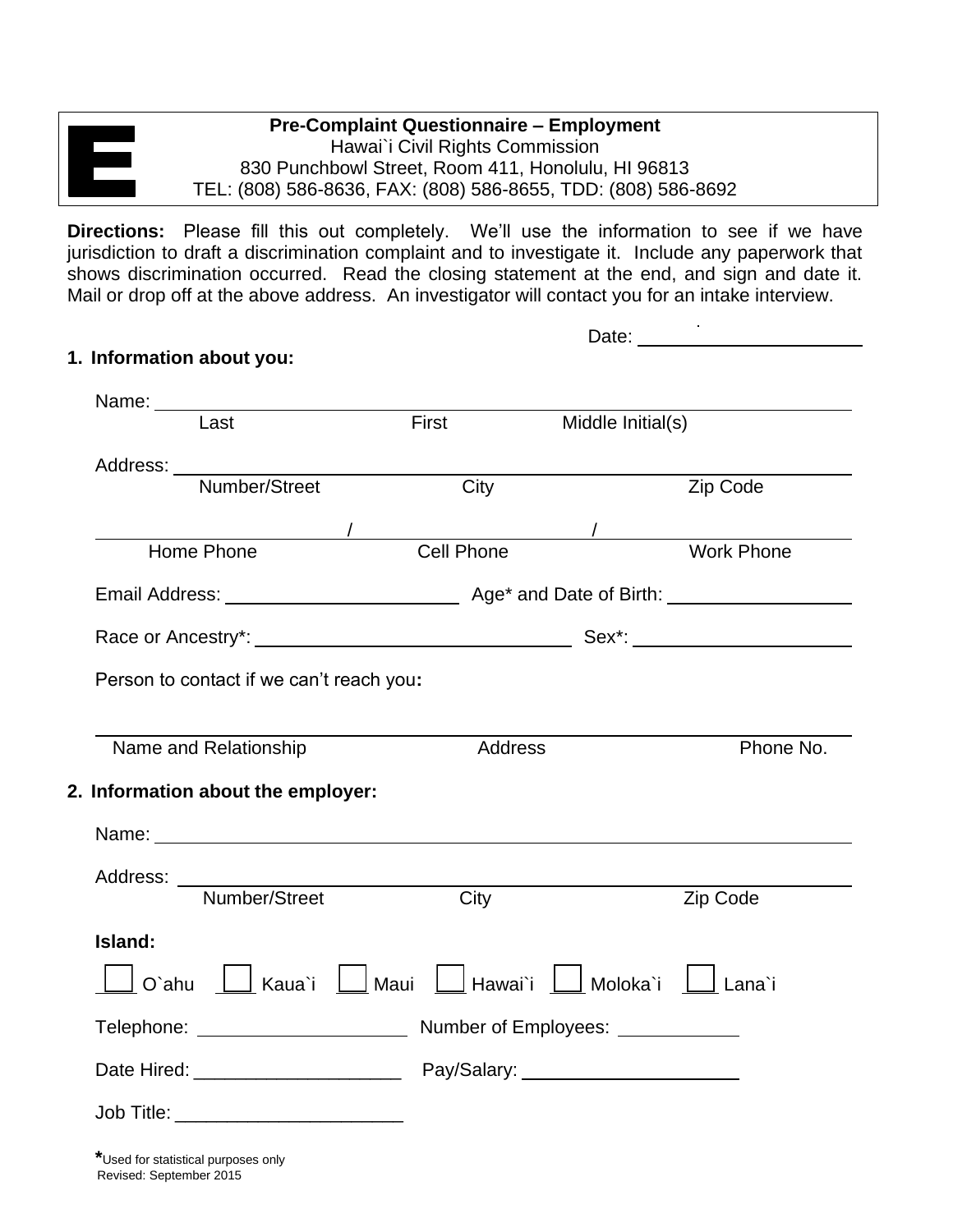| 3. Check type of discrimination: |
|----------------------------------|
|----------------------------------|

| Race<br>Color<br>Ancestry (includes national origin)<br>Age<br>Religion<br><b>Credit History or Report</b><br><b>Arrest &amp; Court Record</b><br><b>Breast Feeding</b> | <b>Sexual Orientation</b><br><b>Marital Status</b><br><b>National Guard Obligation</b><br><b>Child Support Garnishment</b> | Sex (includes gender identity & pregnancy)<br>Retaliation (opposed discrimination)<br><b>Domestic/Sexual Violence Victim Status</b> |           |
|-------------------------------------------------------------------------------------------------------------------------------------------------------------------------|----------------------------------------------------------------------------------------------------------------------------|-------------------------------------------------------------------------------------------------------------------------------------|-----------|
| 4. Check act of discrimination:                                                                                                                                         |                                                                                                                            |                                                                                                                                     |           |
| Fired/Discharged<br>Laid Off<br><b>Not Hired</b><br>Harassed                                                                                                            | <b>Sexually Harassed</b><br><b>Denied Promotion</b><br><b>Refused Accommodation</b>                                        |                                                                                                                                     |           |
| 5. Date of the last act of discrimination: _<br>(Statute of limitations is 180 days)                                                                                    |                                                                                                                            |                                                                                                                                     |           |
| 6. Name and job title of the person who discriminated against you:                                                                                                      |                                                                                                                            |                                                                                                                                     |           |
|                                                                                                                                                                         |                                                                                                                            |                                                                                                                                     |           |
| 7. What reason did the person give to you for the discrimination?                                                                                                       |                                                                                                                            |                                                                                                                                     |           |
| 8. How did you learn about the Civil Rights Commission?                                                                                                                 |                                                                                                                            |                                                                                                                                     |           |
| 9. Did you file a complaint with the Federal EEOC about this?                                                                                                           |                                                                                                                            | <b>YES</b>                                                                                                                          | <b>NO</b> |
| 10. Do you have an attorney representing you in this matter?                                                                                                            |                                                                                                                            | <b>YES</b>                                                                                                                          | <b>NO</b> |
| Name                                                                                                                                                                    | Phone No.                                                                                                                  |                                                                                                                                     |           |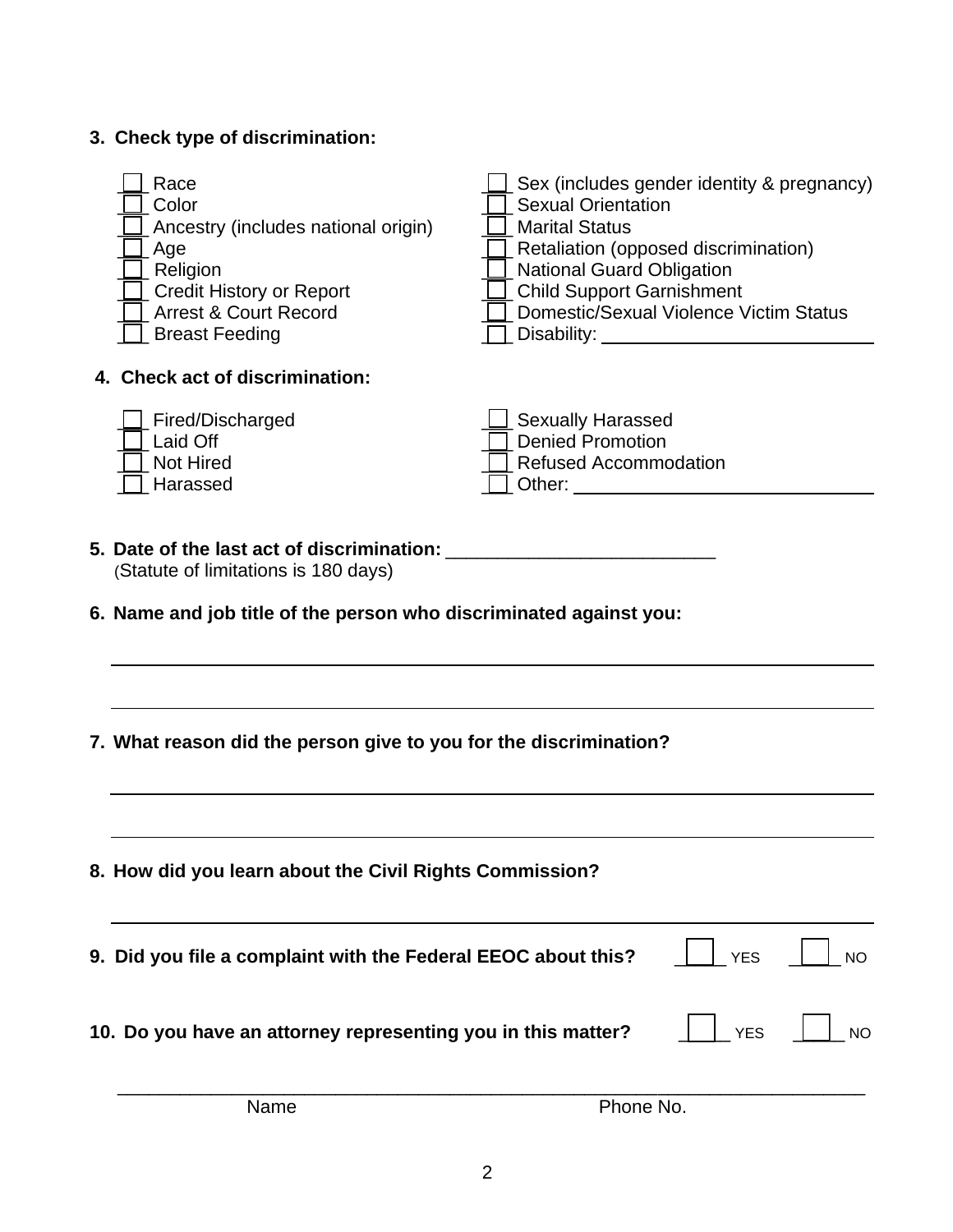**Directions:** Provide a summary of the discrimination with the name of the person who treated you this way. Use a separate sheet of paper if needed.

| <b>Date</b> | <b>Describe the discrimination</b> |
|-------------|------------------------------------|
|             |                                    |
|             |                                    |
|             |                                    |
|             |                                    |
|             |                                    |
|             |                                    |
|             |                                    |
|             |                                    |
|             |                                    |
|             |                                    |
|             |                                    |
|             |                                    |
|             |                                    |
|             |                                    |
|             |                                    |
|             |                                    |
|             |                                    |
|             |                                    |
|             |                                    |
|             |                                    |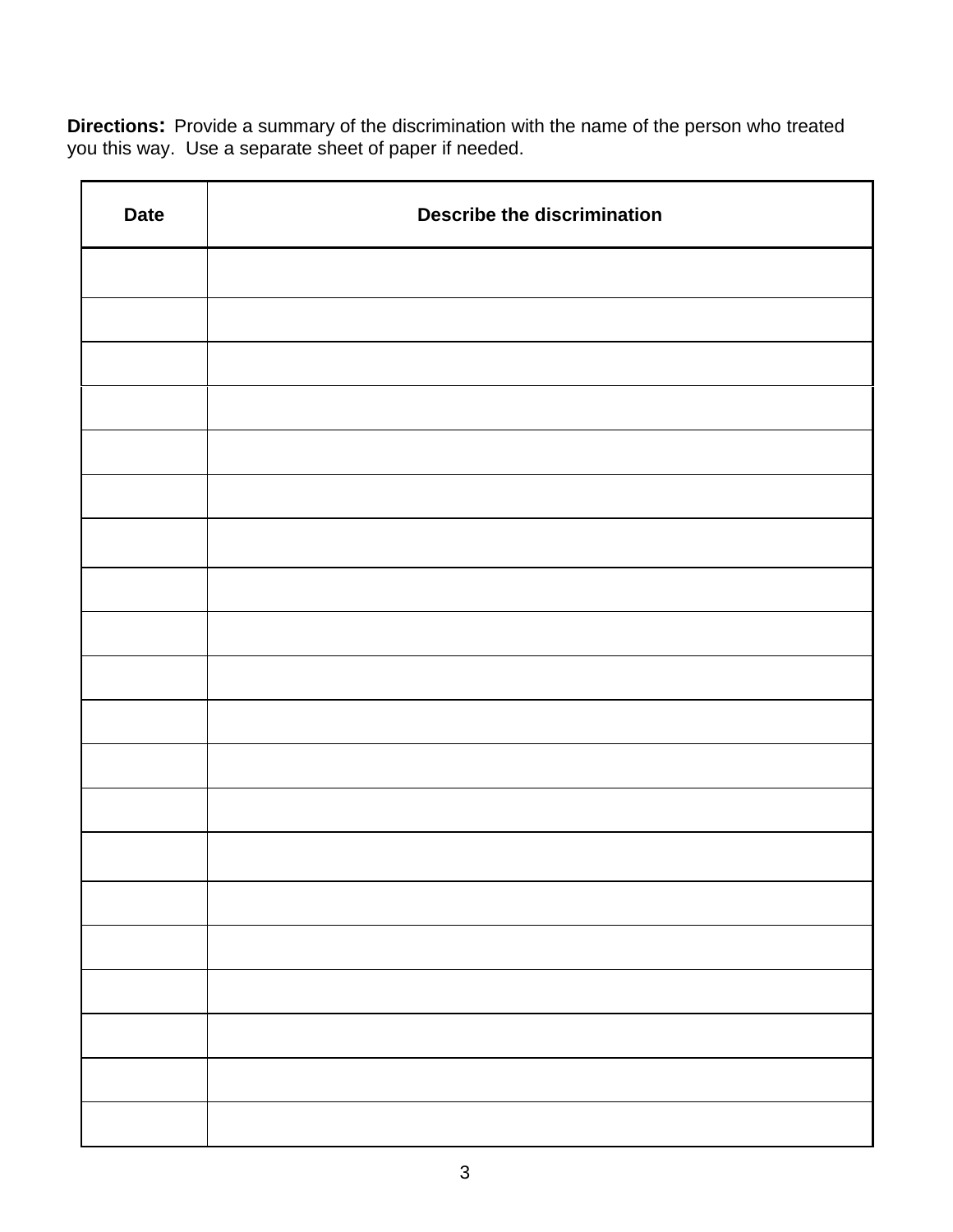| <b>Date</b> | <b>Describe the discrimination (continued)</b> |
|-------------|------------------------------------------------|
|             |                                                |
|             |                                                |
|             |                                                |
|             |                                                |
|             |                                                |
|             |                                                |
|             |                                                |
|             |                                                |
|             |                                                |
|             |                                                |
|             |                                                |
|             |                                                |
|             |                                                |
|             |                                                |
|             |                                                |
|             |                                                |
|             |                                                |
|             |                                                |
|             |                                                |

**Closing Statement:** I declare under penalty of perjury the foregoing is true and correct.

**Signature Date** 

 $\overline{\phantom{a}}$  , and the contribution of the contribution of the contribution of the contribution of the contribution of the contribution of the contribution of the contribution of the contribution of the contribution of the